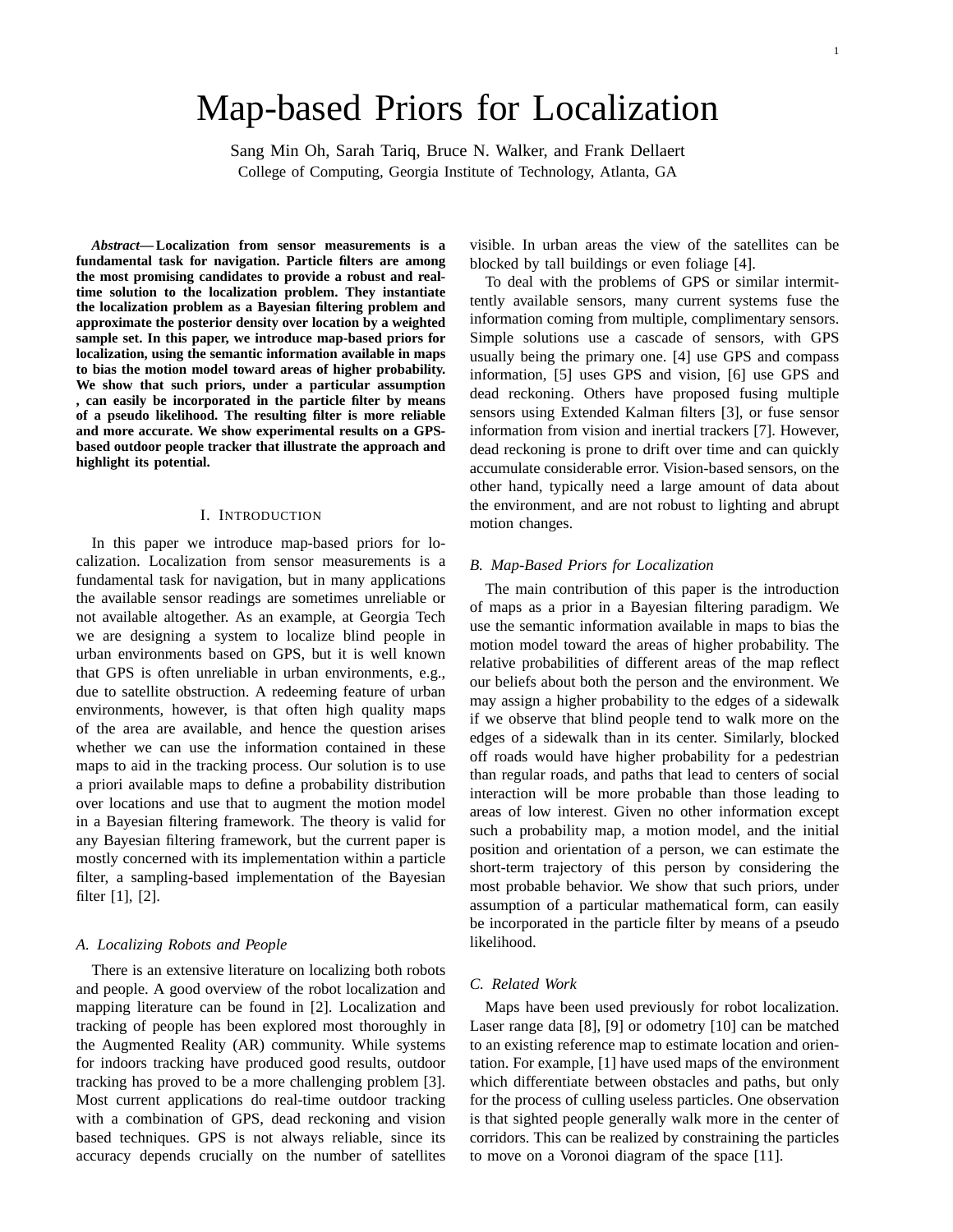### *D. Overview*

The remainder of this paper is organized as follows: in the next section, Section II, we present the problem of localization as an instance of the Bayesian filtering problem and describe particle filters; Section III discusses map-based priors and a sampling technique with theoretical justification; Section IV contains experimental results illustrating the improved performance of our method over GPS alone.

#### II. LOCALIZATION

#### *A. The Bayes Filter*

The localization problem can be expressed as a Bayesian filtering problem [1], [12]. Location is typically represented as a three-dimensional vector  $\mathbf{x} = [x, y, \theta]^T$  encoding position and orientation, but can be more general, e.g., full 3D position and attitude with respect to a reference frame. In the Bayesian framework, we like to obtain the posterior density  $P(x_t|Z_{1:t})$  over the current state  $x_t$  conditioned on all measurements  $Z_{1:t} = \{z_i | i = 1..t\}$  up to time *t*. By Bayes rule this is expressed (up to a constant factor) as the product of a likelihood  $P(z_t|x_t)$  and a prior  $P(x_t|Z_{1:t-1})$  obtained recursively from measurements  $Z_{1:t-1}$  up to time  $t-1$ :

$$
P(x_t|Z_{1:t}) \propto P(z_t|x_t)P(x_t|Z_{1:t-1})
$$
 (1)

We refer to  $P(z_t|x_t)$  as the *measurement model* as it describes the probability of making observation  $z_t$  when the person is at location  $x_t$ . Thus, the measurement model is selected to capture the error characteristics of the sensor. The *predictive distribution*  $P(x_t|Z_{1:t-1})$  denotes the probability of a person being in the location  $x_t$  at time  $t$ given the history of sensor measurements *Z*1:*t*−1. We obtain the predictive distribution by integrating the *motion model*  $P(x_t|x_{t-1})$  over the posterior  $P(x_{t-1}|Z_{1:t-1})$ :

$$
P(x_t|Z_{1:t-1}) = \int_{x_{t-1}} P(x_t|x_{t-1})P(x_{t-1}|Z_{1:t-1})
$$
 (2)

The motion model  $P(x_t|x_{t-1})$  encodes the dynamics of the target as a conditional density of the current location  $x_t$ given  $x_{t-1}$ . Note that this motion model can be conditioned on additional information such as a control input  $u_t$  at time *t*, but for the sake of notational simplicity we leave this implicit below.

Combining (1) and (2) we obtain the *Bayes filter*,

$$
P(x_t|Z_{1:t}) = k_t P(z_t|x_t) \int_{x_{t-1}} P(x_t|x_{t-1}) P(x_{t-1}|Z_{1:t-1}) \quad (3)
$$

where  $k_t$  is a normalizing factor. Thus, the posterior  $P(x_t|Z_{1:t})$  over location is recursively obtained from the previous posterior  $P(x_{t-1} | Z_{1:t-1})$ , by integrating the predefined model of the target dynamics and the sensor measurements.

### *B. Particle Filters*

Particle filters [1], [13], [14] take an importance sampling approach to implement the Bayes filter (3). They approximate the posterior  $P(x_{t-1} | Z_{1:t-1})$  as a weighted sample set,

$$
P(x_{t-1}|Z_{1:t-1}) \approx \sum_{i=1}^{N} w_{t-1}^{(i)} \delta(x_{t-1}^{(i)}, x_{t-1})
$$
 (4)

where location  $x_{t-}^{(i)}$  $\binom{(i)}{t-1}$  and weight  $w_{t-}^{(i)}$  $t_{t-1}^{(t)}$  are the information stored in *i*th particle, and *N* is the number of samples. The importance sampling approach is applied to sample efficiently from the posterior density (3) [14]. In the importance sampling approach, we sample from the *proposal distribution* and we weight each sample with the relevant weight. In the case of the localization, the proposal distribution is the predictive density (2) and the individual weight is obtained from the measurement model  $P(z_t|x_t)$ . Thus, the first step to estimate the current posterior density  $P(x_t|Z_{1:t})$ recursively from the previous posterior  $P(x_{t-1} | Z_{1:t-1})$  is to compute the predictive distribution from which we can efficiently sample. With the given representation, we can approximate the empirical predictive distribution (2), i.e., the mixture model :

$$
P(x_t|Z_{1:t-1}) \approx \sum_{i=1}^{N} w_{t-1}^{(i)} P(x_t|x_{t-1}^{(i)})
$$
 (5)

Above, the mixture coefficients are the sample weights  $w_{t-}^{(i)}$  $P(x_t|x_t^{(i)})$  and the mixture component *P*(*x*<sub>*t*</sub>|*x*<sup>*t*</sup><sub>*t*</sub>−  $(t'_{t-1})$  is the motion model for each sample  $x_{t-}^{(i)}$  $t_{t-1}^{(t)}$ . This empirical predictive distribution is then used as the proposal distribution  $Q(x_t)$ for the importance sampling, from which we obtain unweighted samples  $\hat{x}_t^{(j)}$  :

$$
\hat{x}_t^{(j)} \sim Q(x_t) = \sum_{i=1}^N w_{t-1}^{(i)} p(x_t | x_{t-1}^{(i)})
$$
(6)

To sample from (6), one first chooses a component *i* at random, according to the weights  $w_{t-1}^{(i)}$  $\binom{U}{t-1}$ , and then sample from the corresponding component  $P(x_t|x_t^{(i)})$  $_{t-1}^{(t)}$ ). This is done  $N'$  times, where  $N'$  can equal to  $N$ , or can be adapted to the complexity of the hypothesis or available processing power [15]. The unweighted samples  $\{\hat{x}_t^{(j)}\}_{j=1}^{N'}$  $j=1$  are then upgraded to the current posterior  $P(x_t|Z_{1:t})$ , yielding the importance weights  $w_t^{(j)}$ :

$$
w_t^{(j)} = \frac{k_t P(z_t|\hat{x}_t^{(j)}) P(\hat{x}_t^{(j)}|Z_{1:t-1})}{Q(\hat{x}_t^{(j)})} \approx k_t P(z_t|\hat{x}_t^{(j)}) \tag{7}
$$

Thus, the current posterior  $P(x_t|Z_{1:t})$  is approximated by the following newly obtained weighted sample set :

$$
P(x_t|Z_{1:t}) \approx \sum_{j=1}^{N'} w_t^{(j)} \delta(x_t^{(j)}, x_t)
$$
 (8)

The key advantage of particle filters is that they can represent arbitrary posterior probability distributions, and can deal with arbitrarily complex measurement models.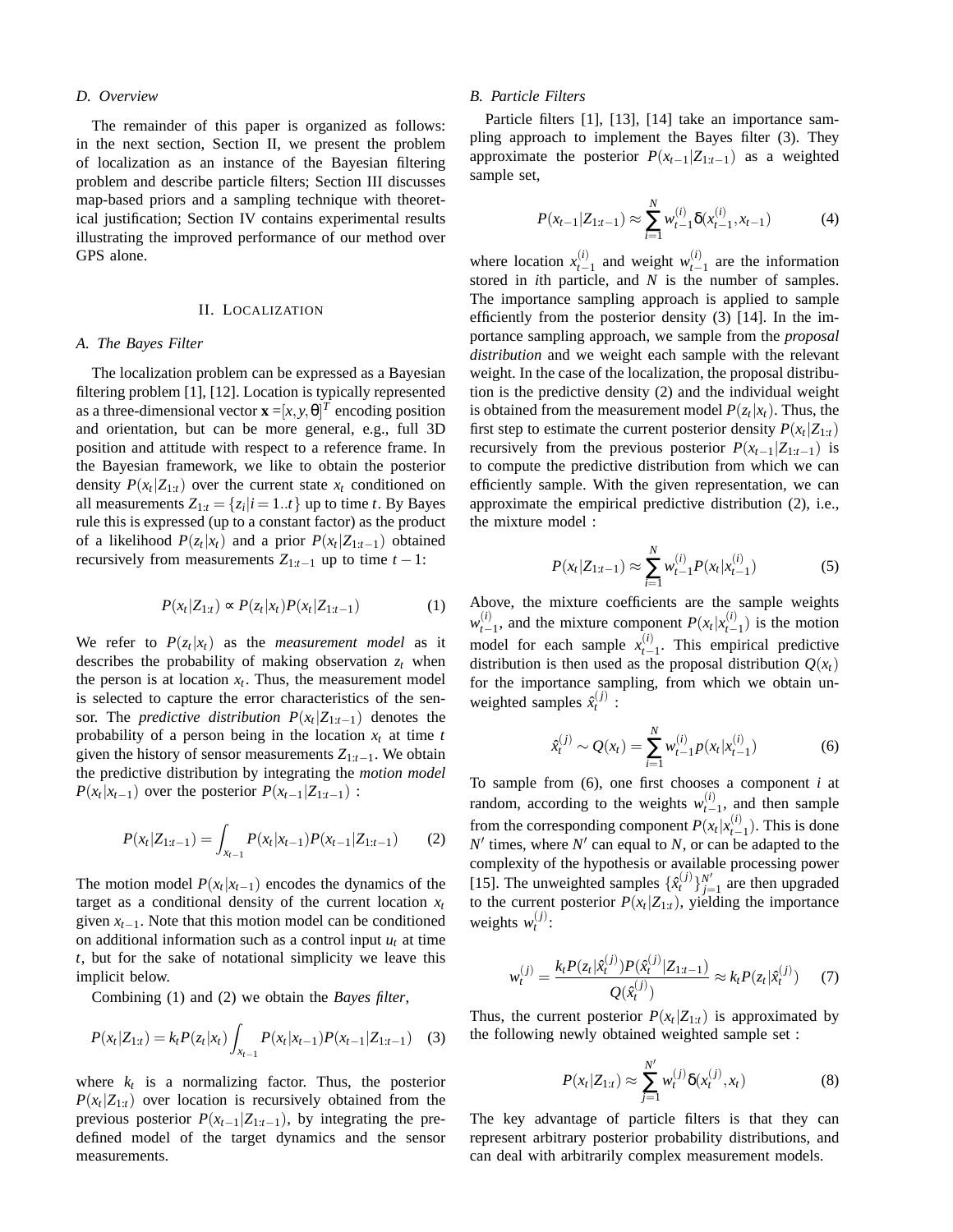## III. MAP-BASED PRIORS

## *A. Localization with Map-based Priors*

When localizing either a robot or a person in a known environment, it would be beneficial to be able to use the available semantic information in maps to bias the motion model  $P(x_t|x_{t-1})$  toward the areas of higher probability. The map in figure 1 shows the probability of being in a region with colors. The zone with the brighter color is the area with the high probability while the zone with the darker color is the area with the low probability. The black zones denote the zero probability areas which may include the buildings and shrubs if we consider only outdoor localization. Note that the map can either contain information about the outdoor or indoor environments or both. Denoting the map by *M*, the Bayes filter (3) in this case now depends on *M* :

$$
P(x_t|Z_{1:t},M) = k_t P(z_t|x_t) \int_{x_{t-1}} P(x_t|x_{t-1},M) P(x_{t-1}|Z_{1:t-1},M)
$$
\n(9)

where now the *augmented motion model*  $P(x_t|x_{t-1},M)$  is conditioned on the information in the map *M*.

The use of pre-existing maps generates a more informed posterior  $P(x_t|Z_{1:t},M)$  by exploiting knowledge about the environment. For example, people tend to walk on the sidewalks rather than on the road or on the grass, robots tend to stay away from objects due to on-line obstacle avoidance methods, etc.

However, there are two potential difficulties :

- 1) While it is feasible to either hand-build or learn a map-based prior  $P(x_t|M)$  over locations  $x_t$ , it is not immediately obvious how to combine this information with the unconditional motion model  $P(x_t|x_{t-1})$ to obtain the augmented motion model  $P(x_t|x_{t-1},M)$ .
- 2) Depending on the nature of the augmented motion model  $P(x_t | x_{t-1}, M)$ , evaluating the integral in (9) is potentially much more difficult.

Below we show that both difficulties are overcome using a particular form for the augmented motion model.

## *B. Augmented Motion Model*

A map-based prior  $P(x_t|M)$  and the unconditional motion model  $P(x_t|x_{t-1})$  can be combined in an augmented motion model  $P(x_t | x_{t-1}, M)$  if we require the augmented motion model to be applied to *local transitions*. The local transition assumption over the augmented motion model states that the transition from the previous location *xt*−<sup>1</sup> to the current location  $x_t$  occurs only locally, i.e. the model considers only the short transitions between two close locations and the transition is not influenced by the global map structures. Under this assumption, all possible transitions can be classified into two cases :

1) The current location  $x_t$  and the previous location  $x_{t-1}$  are in the same probability zone. Thus, the map-based priors for the two locations are equal,  $P(x_t|M) = P(x_{t-1}|M)$ .

2) The location  $x_t$  and  $x_{t-1}$  belong to the distinct probability zones. In this case, the map-based priors for the locations differ,  $P(x_t|M) \neq P(x_{t-1}|M)$ .

In the first case the augmented motion model  $P(x_t|x_{t-1}, M)$ is the same as the unconditional motion model  $P(x_t|x_{t-1})$ . This is because the local transition assumption will allow the transition to be unaware of the global map *M*.

However, in the second case of the inter-zone transition, the augmented motion model  $P(x_t | x_{t-1}, M)$  should be adjusted by the relative ratio of the map-based priors between the two locations  $\frac{P(x_t|M)}{P(x_{t-1}|M)}$  $\frac{P(x_t|M)}{P(x_{t-1}|M)}$ . This results in an augmented motion model which is biased toward the the areas of higher probability. In general, the inside-zone transition case is a special case of the inter-zone transition case with the map-based prior ratio  $\frac{P(x_t|M)}{P(x_{t-1}|M)}$  $\frac{P(x_t|M)}{P(x_{t-1}|M)}$  equal to one. Thus, under the particular assumption, we obtain the augmented motion model :

$$
P(x_t|x_{t-1},M) = \alpha_t P(x_t|x_{t-1}) \left(\frac{P(x_t|M)}{P(x_{t-1}|M)}\right)^{\beta}
$$
 (10)

$$
= \alpha'_{t} P(x_t | x_{t-1}) P(x_t | M)^{\beta} \qquad (11)
$$

where the  $\alpha'_t$  is a normalizing constant and  $\beta$  denotes the relative importance of the map-based prior  $P(x_t|M)$  with respect to the unconditional motion model  $P(x_t|x_{t-1})$ .

There is another justification for the resulting augmented motion model (11), based on the Gibbs distribution  $E(x)$ :

$$
P(x) \stackrel{\Delta}{=} e^{-E(x)} \tag{12}
$$

The Gibbs distribution  $E(x)$  is interpreted as an energy function of  $P(x)$ . The *x* that maximizes  $P(x)$  equals the x that minimizes the energy function  $E(x)$ . Thus, the augmented motion model can be obtained by defining its energy function  $E(x)$  which can also be interpreted as the penalty function. Natural phenomenon prefers lower energy states and accordingly there is less penalty in such states. Thus, the energy function of the augmented motion model  $P(x_t | x_{t-1}, M)$  represents the penalty at the point  $x_t$  around the specific location  $x_{t-1}$  given the map *M*. Again, if we focus on the local transitions only, we can claim that the penalty at a location  $x_t$  is the linear sum of the penalty which is unconditioned on map *M* and the penalty that results from the inter-zone transition.

The assumption of *additive penalty* results in the following augmented motion model :

$$
P(x_t|x_{t-1},M) = \alpha'_t \exp\left\{\log P(x_t|x_{t-1}) + \beta' \log P(x_t|M)\right\}
$$
\n(13)

Above,  $\alpha'$  is a normalizing constant and  $\beta'$  is a parameter that balances the map-based prior  $P(x_t|M)$  the unconditional motion model  $P(x_t|x_{t-1})$ . The assumption of the additive penalty model is intuitively appealing, and the resulting model in (13) equals the model (11) exactly.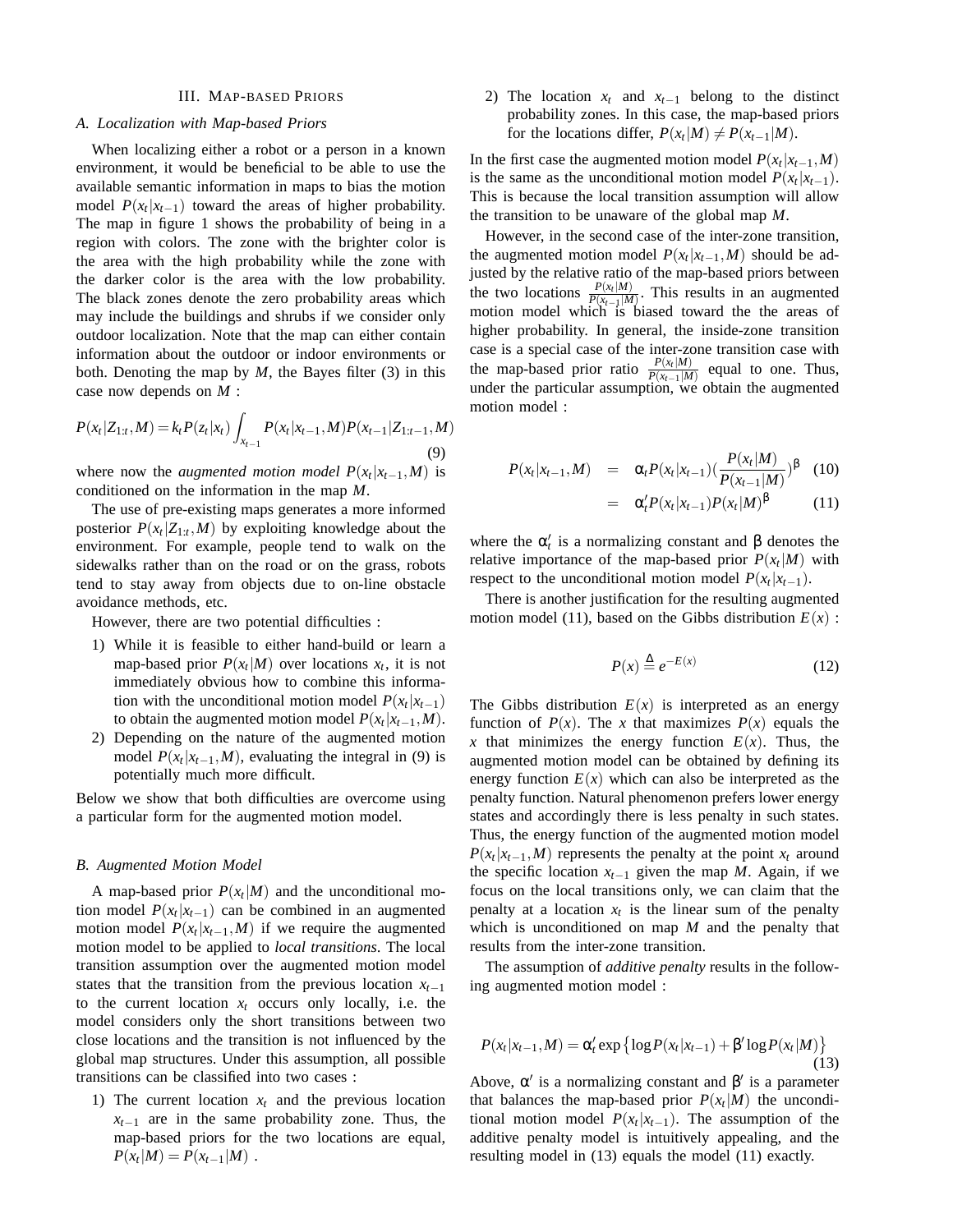

Fig. 1. Tracking without using a map prior on the first dataset. Note that the particle trace is almost coincident with the GPS trace.

#### *C. Incorporating Map Priors in the Bayes Filter*

Plugging the new motion model (11) into the augmented Bayes filter (9), the map prior factor  $P(x_t|M)^{\beta}$  can be moved out of the integral, as it does not depend on *xt*−1:

$$
P(x_t|Z_{1:t},M) = k_t''P(z_t|x_t)P(x_t|M)^{\beta}P'(x_t|Z_{1:t-1},M)
$$
 (14)

where

$$
P'(x_t|Z_{1:t-1},M) = \int_{x_{t-1}} P(x_t|x_{t-1})P(x_{t-1}|Z_{1:t-1},M)
$$

is the predictive density without taking the map prior into account . This has the same form as Equation 3 on page 2, but now with an additional factor  $P(x_t|M)^{\beta}$  that mediates the information given by the map prior  $P(x_t|M)$ .

The implication of the particularly simple form of the augmented filter (14) is that incorporating the map prior in the particle filter is straightforward. We can propose samples from the same proposal density  $Q(x_t)$  (6), and simply augment the likelihood weight with a factor  $P(x_t|M)^\beta$ derived from the map prior:

$$
w_t^{(j)} = \frac{k_t'' P(z_t | x_t^{(j)}) P(x_t^{(j)} | M)^{\beta} P'(x_t^{(j)} | Z_{1:t-1}, M)}{Q(\hat{x}_t^{(j)})}
$$
  

$$
= k_t'' P(z_t | \hat{x}_t^{(j)}) P(\hat{x}_t^{(j)} | M)^{\beta}
$$
(16)

*In other words, we have exactly the same particle filter as before, but now we multiply each importance weight by an*  $a$ *dditional map derived factor*  $P(x_t|M)^{\beta}$ *.* 

# IV. RESULTS

# *A. Experimental Setup*

We show results on two different datasets collected with a GPS receiver in outdoor environments. The Global Positioning System (GPS) is widely known as a solution for outdoors localization. The GPS receiver used to gather



Fig. 2. Tracking using a map-based prior on the first dataset. Compared with Figure 1, the tracker now prefers to stay on the heavily traveled areas of the map such as sidewalks (white in the map). The resulting path is much closer to the ground-truth path, as a result of mediating the noisy GPS data with map-based prior.

the data is a handheld Garmin GPS 72s receiver that has an error of less than 15 meters 95% of the time. Data from GPS is converted from Latitude/Longitude coordinates to map coordinates using the assumption that the curvature of the Earth is negligible over the small region of interest. Two GPS datasets were gathered on the Georgia Tech campus, and used as the test data for the localization with/without map-based priors. In addition, we assume a Gaussian measurement model for the GPS.

# *B. Building the Map Prior*

The areas in the maps fall into one of the six possible zones and are shown in different colors as in Figure 1. The areas, corresponding colors and the assigned probabilities are as follows in order of decreasing probability : sidewalks (white, 60%), parking lots and blocked off roads (light gray, 30%), lawns (gray, 5%), roads (dark gray, 5%), shrubs (very dark gray, 0%) and buildings (black, 0%). The ratio of two probabilities determines how easily a particle can cross the boundary of two areas. The relative importance ratio β in Equation 11 is set to be 1.0 in all the experiments.

# *C. Data set 1*

Figures 1 and 2 show that results obtained using the map-based prior approach are more accurate, stable and keep closer to the actual path most of the time. The blue crosses are the trace of the actual GPS readings, the green line is the ground truth, and the red crosses are the weighted mean of the particle cloud at each time step. In figure 1, we show the behavior of the particle filter *without* using a map prior. Due to erroneous GPS readings the particles pass through the shrubs at the bottom left and pass through the building at the left center. In addition, the particles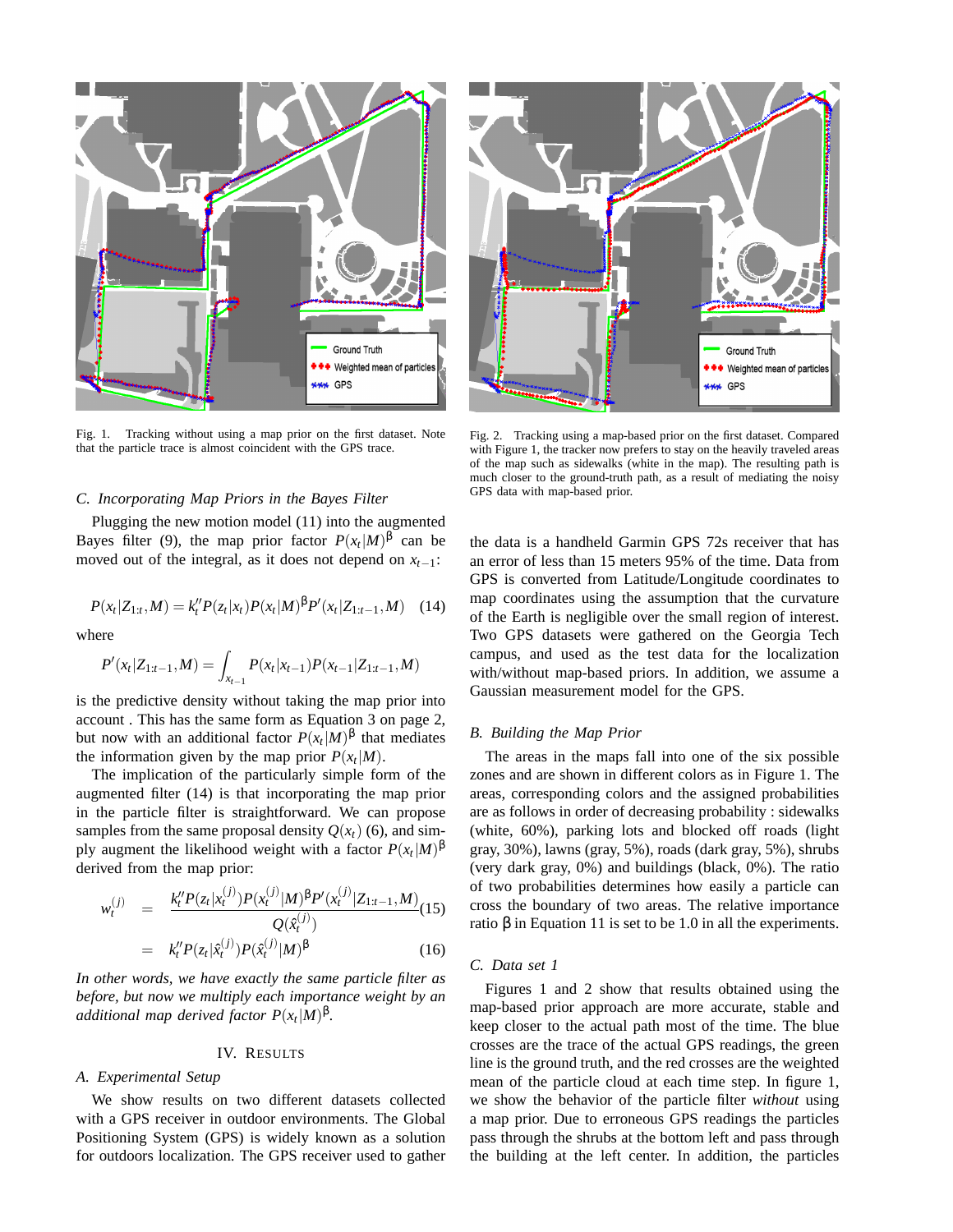pass through the lawns during most of the path in the upper right. By using the map-based priors we can see in 2 that the particles avoid passing through the shrubs and buildings, and stay on the center of the sidewalks most of the time. The advantage of the map priors is most clearly evident when the GPS readings are noisy and unstable. This tends to happen around tall buildings, where the satellite reception gets bad. On the left side of figure 2, we can see that the particles correctly follow the sidewalk where the GPS readings erroneously indicate that the person is going through a building or shrubs. In this case the particles tend to follow the sidewalk, since it is the highest probability area within the GPS error radius.

| # \ var | 5 m              | 10 <sub>m</sub>                          | $15 \text{ m}$   |
|---------|------------------|------------------------------------------|------------------|
| 500     | 3.01 / 2.43 / 20 | $2.96 / 2.37 / 20 \div 2.96 / 2.48 / 16$ |                  |
| 1000    | 3.03 / 2.42 / 20 | 2.98 / 2.41 / 19                         | 2.98 / 2.51 / 16 |
| 1500    | 3.03 / 2.43 / 20 | $2.98 / 2.44 / 18$   2.98 / 2.46 / 17    |                  |
|         |                  |                                          |                  |

RMSE RESULTS FOR THE FIRST DATASET. THE ROWS ARE THE NUMBER OF PARTICLES USED AND THE COLUMNS ARE THE ASSIGNED GPS VARIANCES. EACH CELL SHOWS THREE ESTIMATES : THE RMSE OF THE NO-MAP VERSION LOCALIZATION IN METER, MAP-PRIOR BASED LOCALIZATION IN METER AND THE PERCENTAGE OF IMPROVEMENT BY USING MAP-PRIORS.

To obtain a more quantitative evaluation of our method, we systematically varied several key parameters and tabulated the results. Table I shows the root mean squared errors (RMSE) of each experiment along with different values for the number of particles and GPS variance. The RMSE gives a measure of how much the estimated path differs from the ground truth :

$$
RMSE = \sqrt{\frac{\sum_{i=1}^{n} (l_i - t_i)^2}{n}}
$$
 (17)

RMSE in equation 17 is calculated by summing the squared distances of each estimated location *l<sup>i</sup>* from the ground truth *t<sup>i</sup>* , which is estimated by interpolating between known waypoint locations, and dividing by the total number of data points *n*.

It is evident that the map-based priors perform better when the error of measurement model is set to be 10 meters or less. This is expected since the Garmin GPS receiver is known to have an error <15 meters 95% of the time, which under our Gaussian measurement model assumption translates to a variance of approximately 7.6 meters. Moreover, a larger number of particles does not seem to bring additional positive effect; the RMSE of mapprior based localization is relatively static for a constant GPS variance. This is because 500 particles can efficiently approximate the posterior in Equation 8 without need for additional number of particles which leads to more processing requirements. This is a particularly encouraging result for a mobile application where processing resources may be limited. For the results shown in figures 1 and 2 the number of particles are set to be 500 and the GPS variance is set to be 5 meters.



Fig. 3. (a) Left. Tracking without map priors. (b) Right. Tracking results with map priors.

# *D. Data set 2*

The second dataset shows a similar improvement in tracking due to the use of map-based priors. Figure 3(a) shows the tracking result without map-based priors and the result in figure 3(b) is obtained by applying the map-based priors. On the top right of 3(a) we note that, similar to the first dataset, the particles follow the GPS through the buildings, while the particles in 3(b) stays in the higher probability area nearby. Similarly, the particles in 3(a) go into shrubs and the road at the bottom of the map due to the erroneous GPS readings, but the particles in 3(b) constantly stay near the center of the sidewalks. Both trajectories deviate from the true green path at the top right of the map, due to the extremely bad GPS readings. The number of particles are set to be 500 and the GPS variance is set to be 5 meters for the results in figures 3(a) and 3(b).

The RMSE results with different parameter settings are summarized in table II. As in table I, the results show the overall advantage of our map-based priors approach.

Even though the advantage of using the map-based priors is evident in the figures, the RMSE does not always reflect

| # \ var | 5 m              | 10 <sub>m</sub>  | $15 \text{ m}$   |
|---------|------------------|------------------|------------------|
| 500     | 4.21 / 3.53 / 16 | 4.02 / 3.43 / 15 | 3.85 / 3.47 / 10 |
| 1000    | 4.06 / 3.56 / 12 | 4.01 / 3.42 / 15 | 3.84 / 3.59 / 7  |
| 1500    | 4.09 / 3.56 / 13 | 4.03 / 3.39 / 16 | 3.88 / 3.69 / 5  |

TABLE II RMSE RESULTS FOR THE SECOND DATASET.